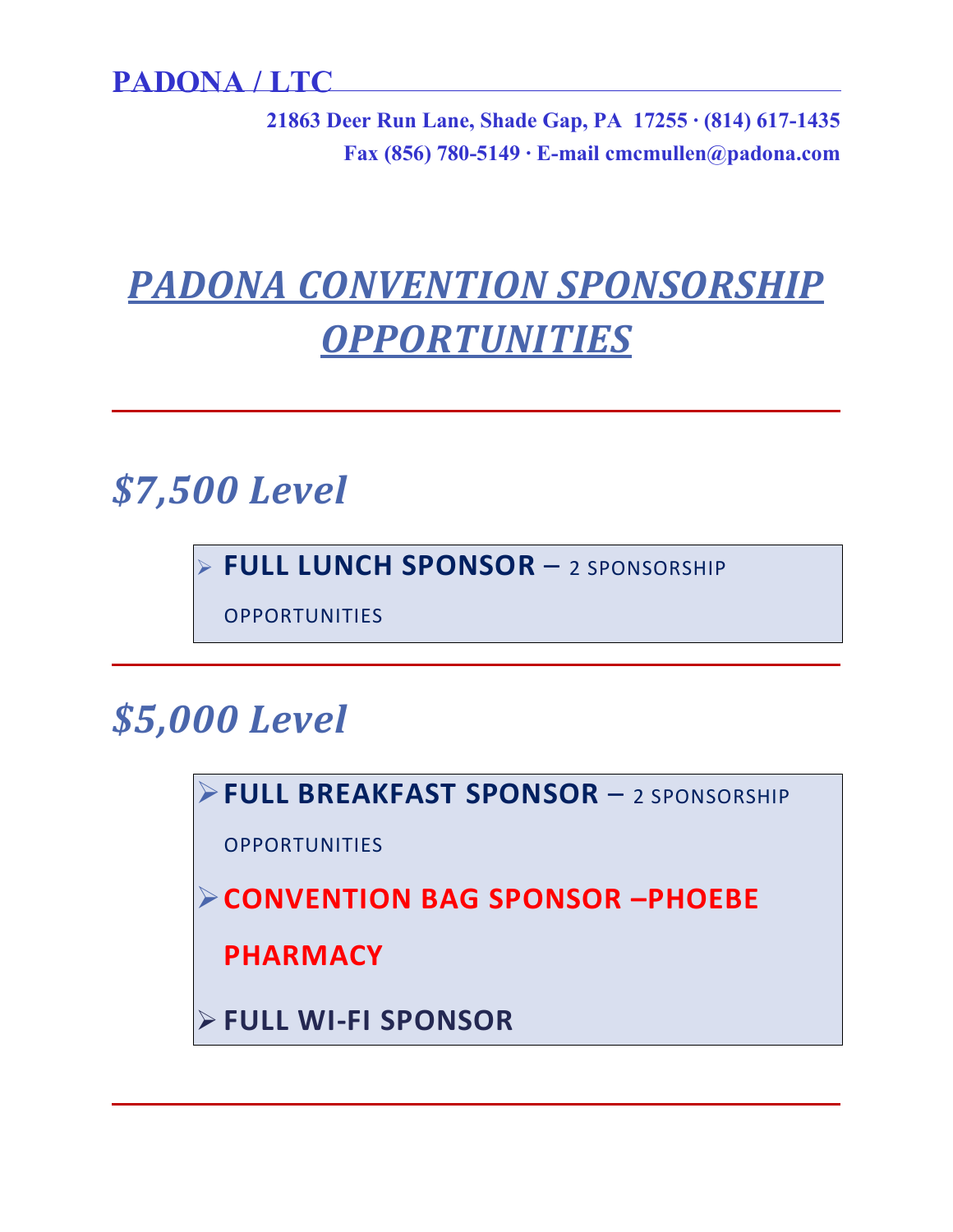**21863 Deer Run Lane, Shade Gap, PA 17255 ∙ (814) 617-1435 Fax (856) 780-5149 ∙ E-mail cmcmullen@padona.com**

*\$3,500 Level* 

### **FULL SESSION BREAK SPONSORSHIP** –

4 SPONSORSHIP OPPORTUNITIES

## *\$2,500 Level*

**SPEAKER SPONSOR**—1 SPONSORSHIP OPPORTUNITY

REMAINS – **PELICAN – SPEAKER SPONSORSHIP #1**

### **PARTIAL WI-FI SPONSOR** – 2 SPONSORSHIP

OPPORTUNITIES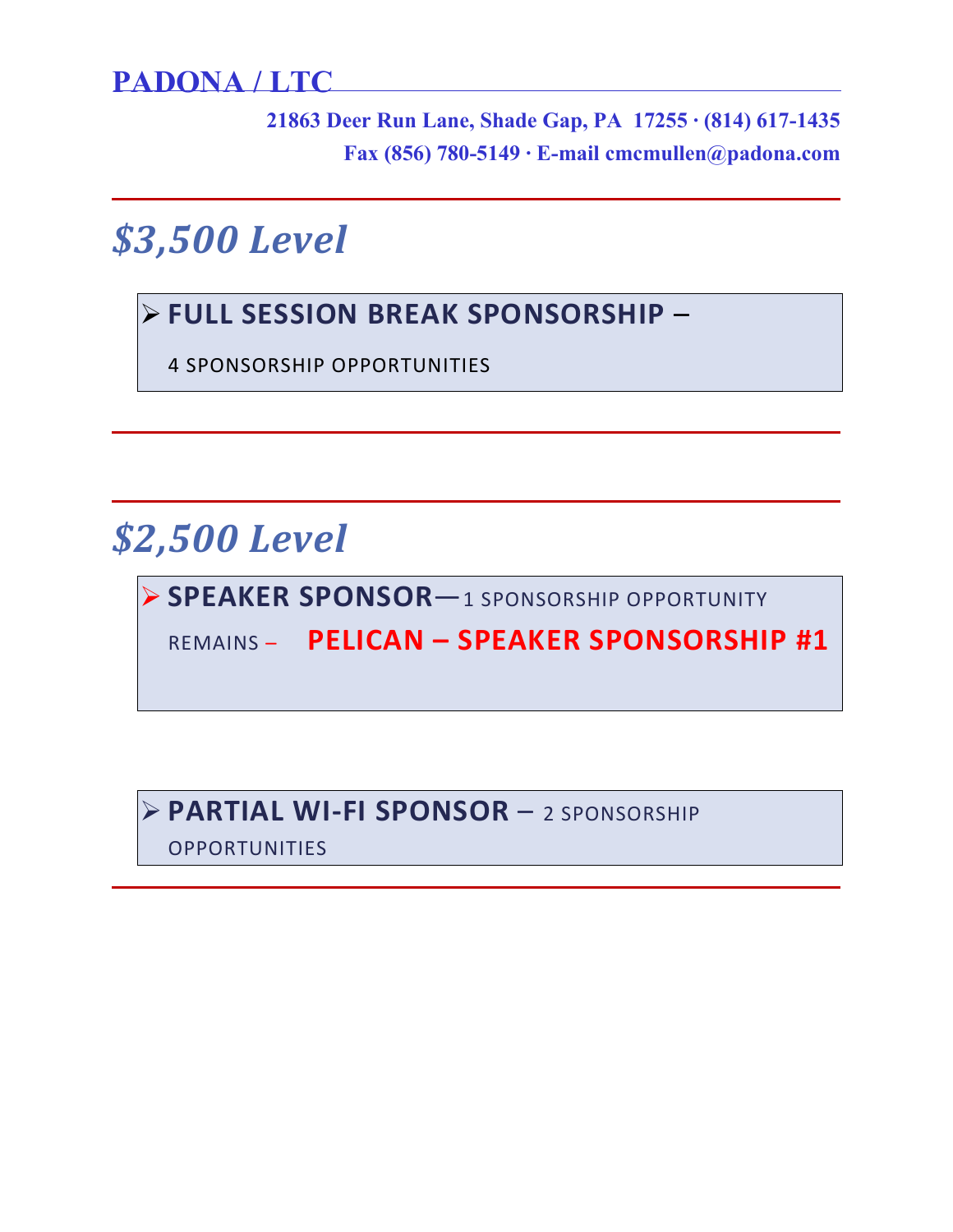**21863 Deer Run Lane, Shade Gap, PA 17255 ∙ (814) 617-1435 Fax (856) 780-5149 ∙ E-mail cmcmullen@padona.com**

## *\$2,000 Level*

### **TUESDAY EVENING BREAK SPONSOR –**

## **PHARMSCRIPT, LLC**

# **PARTIAL SESSION BREAK SPONSOR** – 4 SPONSORSHIP OPPORTUNITIES REMAIN

#### **CONTRACT PHARMACY SERVICES – WEDNESDAY AM**

WEDNESDAY PM AVAILABLE

THURSDAY AM AVAILABLE

THURSDAY PM AVAILABLE

FRIDAY AM AVAILABLE

**CELEBRATION PARTY FOOD STATION SPONSOR**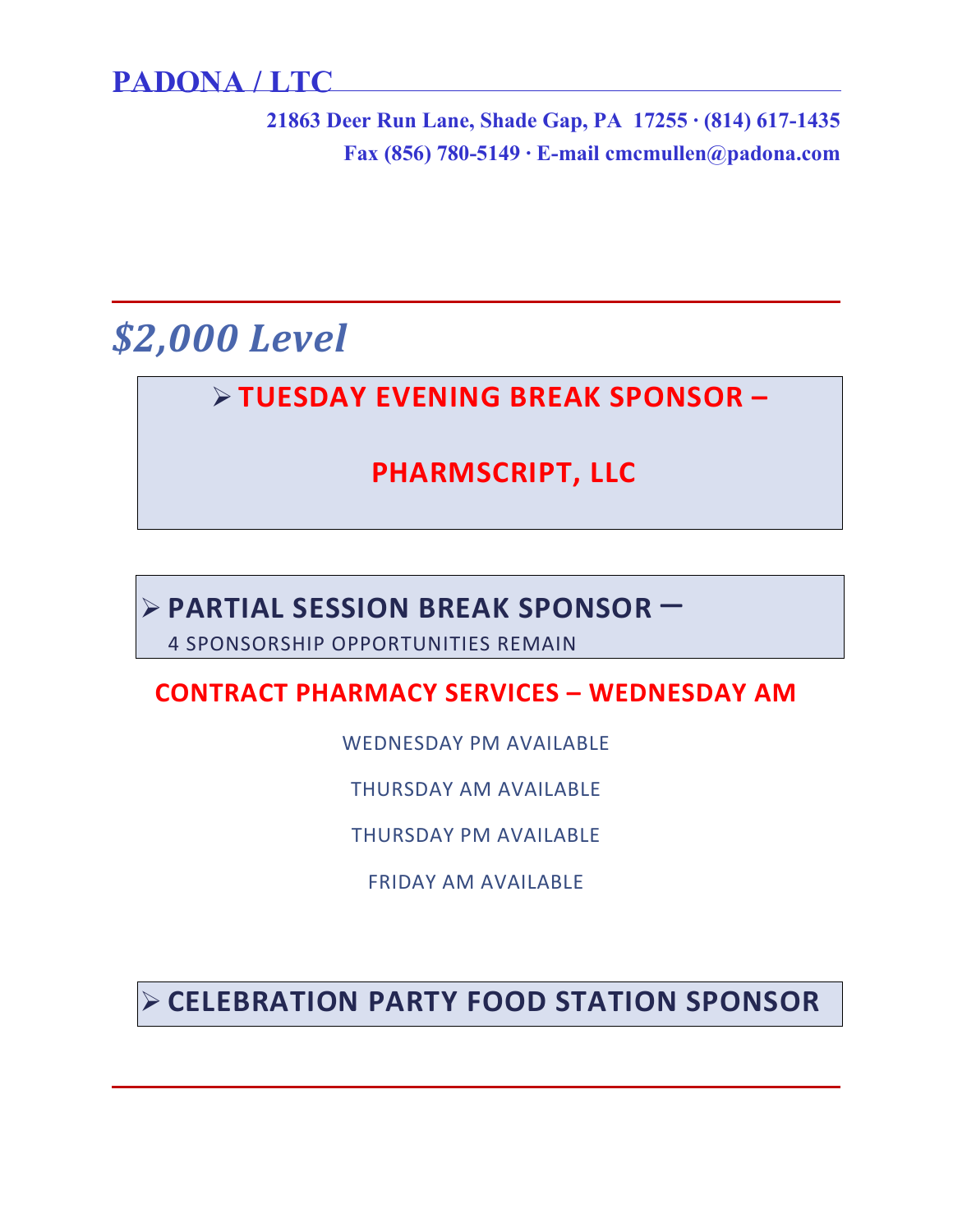**21863 Deer Run Lane, Shade Gap, PA 17255 ∙ (814) 617-1435 Fax (856) 780-5149 ∙ E-mail cmcmullen@padona.com**

# *\$1,500 Level*

- **CELEBRATION PARTY WINE SPONSOR – PCA/SYNCHRONY HEALTH SERVICES**
- **THURSDAY EVENING WINE SPONSOR – PCA/SYNCHRONY HEALTH SERVICES**
- **CELEBRATION PARTY BAND SPONSOR AFFINITY HEALTH SERVICES**
- **CELEBRATION PARTY DOOR PRIZE SPONSOR** –

2 SPONSORSHIPS AVAILABLE

 **THURSDAY EVENING RECEPTION FOOD STATION SPONSOR** 

**REGISTRATION SPONSOR**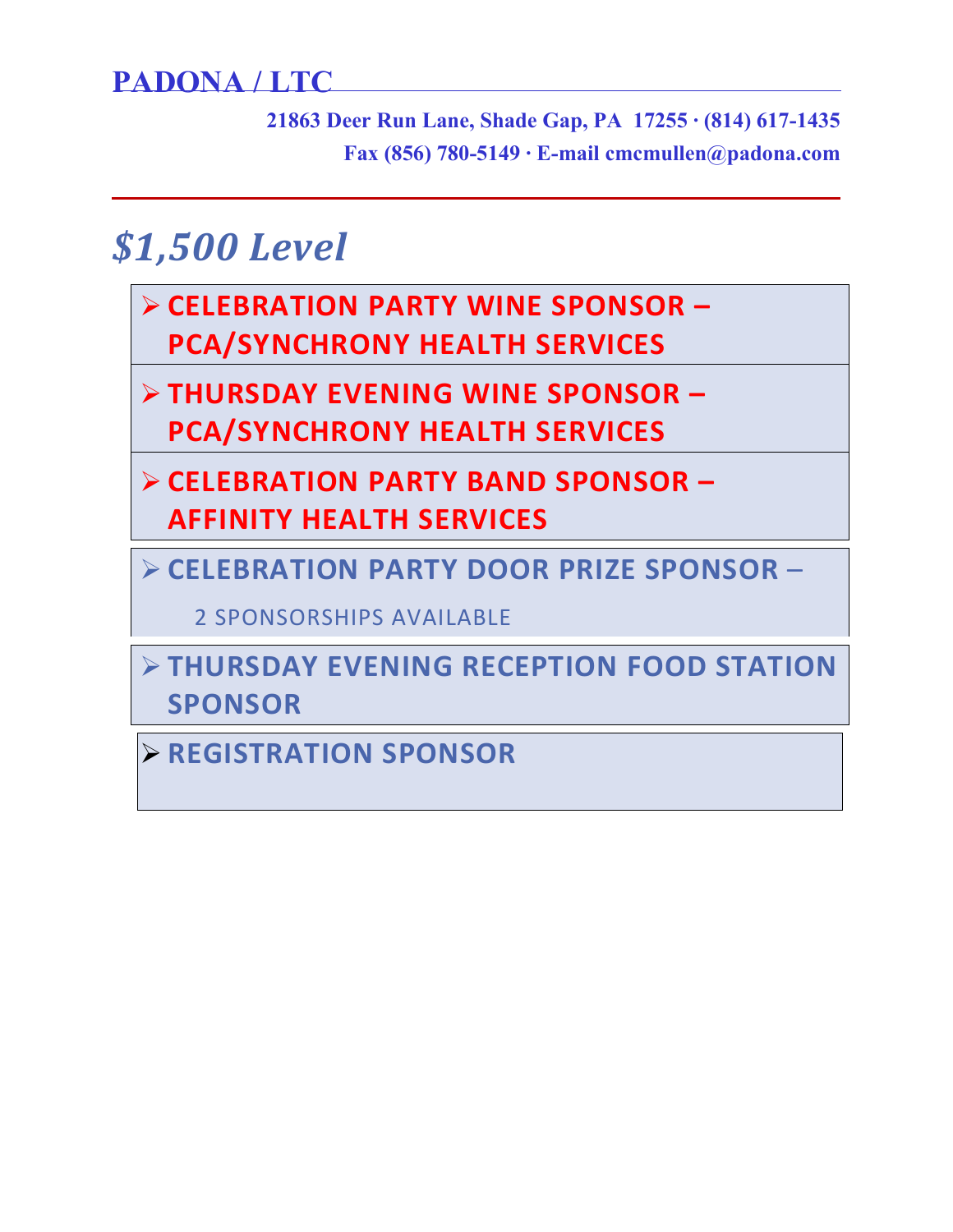**21863 Deer Run Lane, Shade Gap, PA 17255 ∙ (814) 617-1435 Fax (856) 780-5149 ∙ E-mail cmcmullen@padona.com**

## *\$1,000 Level*

- **LANYARD SPONSORSHIP CARE OPTIONS RX**
- **SESSION GIFT CARD GIVEAWAYS – ADVANTAGECARE REHABILITATION**
- **WEDNESDAY AFTERNOON COFFEE SPONSOR**

**THURSDAY AFTERNOON COFFEE SPONSOR** 

**FRIDAY MORNING COFFEE SPONSOR**

# *\$500 Level*

## **COMMERCIAL SPOT**

*30 SECOND VIDEO TO BE PLAYED BEFORE A CONFERENCE SESSION FOR BOTH ONSITE AND VIRTUAL ATTENDEES*.